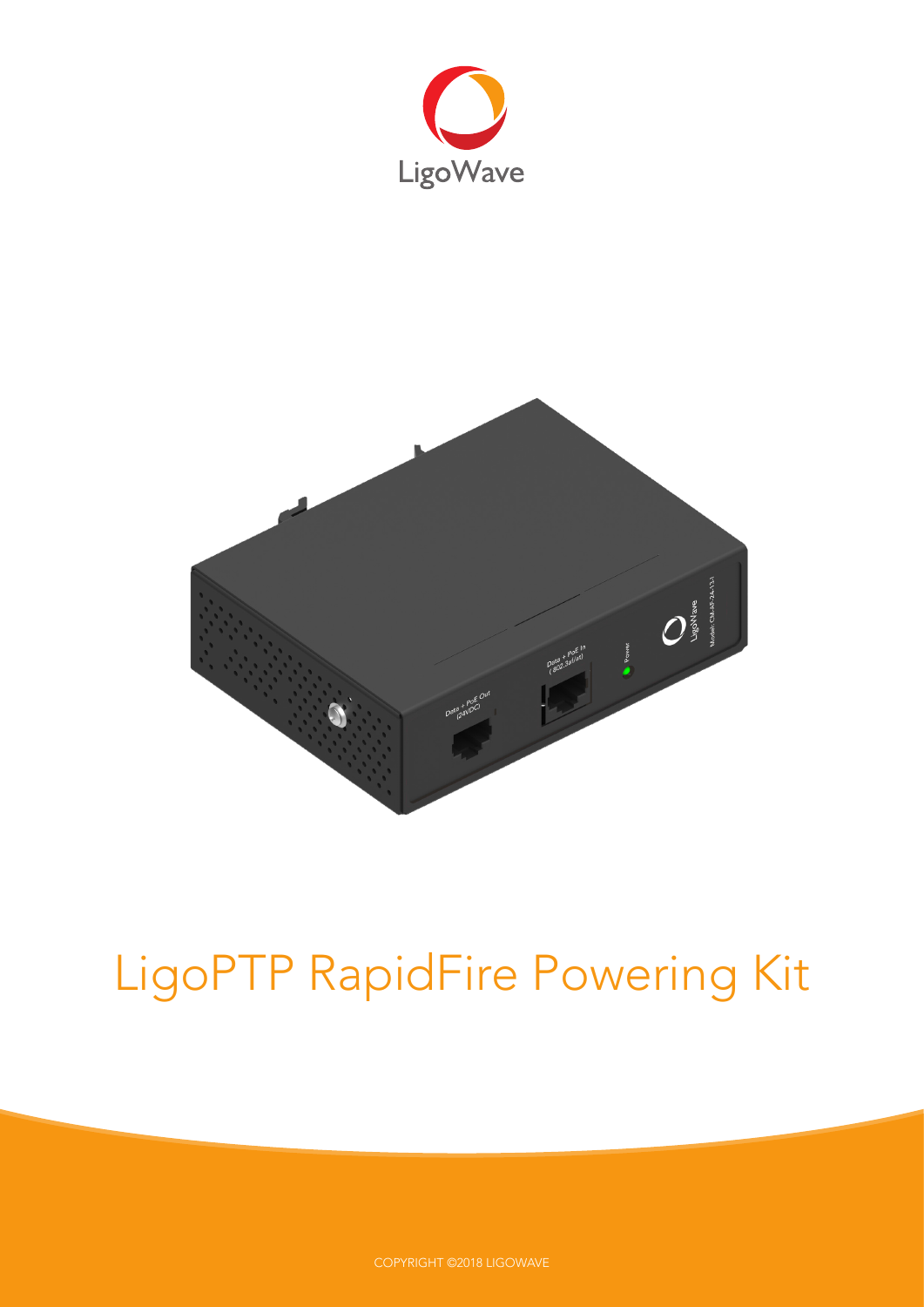# LigoPoE 802.3af/at Inserter

The device is a 48V DC PoE inserter designed for use with LigoPTP RapidFire outdoor series

## Electrical specification

| DC Input voltage range    | $44.0 - 57.0V$                          |
|---------------------------|-----------------------------------------|
| IEEE 802.3af/at compliant | POE output                              |
| Output power              | up to 28W                               |
| Power output              | RJ45 pins 1,2,4,5 (+) and $3,6,7,8$ (-) |
| Data rate                 | 10/100/1000Mbps                         |
| Surge protection          | 2kV line to line                        |
|                           | 6kV line to ground (output port)        |

### Physical specifications

| DC input                 |                             |
|--------------------------|-----------------------------|
| Data input jack          | RJ45                        |
| Data + Power output jack | RJ45                        |
| Dimensions               | $117\times87\times34$ mm    |
| Weight                   | 270q                        |
| Operating temperature    | $-40$ to $+65^{\circ}$ C    |
| UTP/FTP cable length     | 100 <sub>m</sub> total      |
|                          | (from switch to the device) |

## LigoPTP AC to 48VDC adapter (PoE 802.3af, 48VDC)

The adapter is used to power passive PoE of LigoPTP RapidFire from standard AC power source.

### Electrical specification

| Input voltage  | 100 - 240VAC, 50/60Hz                   |
|----------------|-----------------------------------------|
| Output voltage | $48VDC +/- 5%$                          |
| Output power   | 24W                                     |
| Protection     | Short circuit, Overvoltage, Overcurrent |

## Physical specifications

| <b>IEC320 C6</b>         |
|--------------------------|
| Terminal block connector |
| $107\times47\times33$ mm |
| 207q                     |
| 0 to $+40^{\circ}$ C     |
|                          |